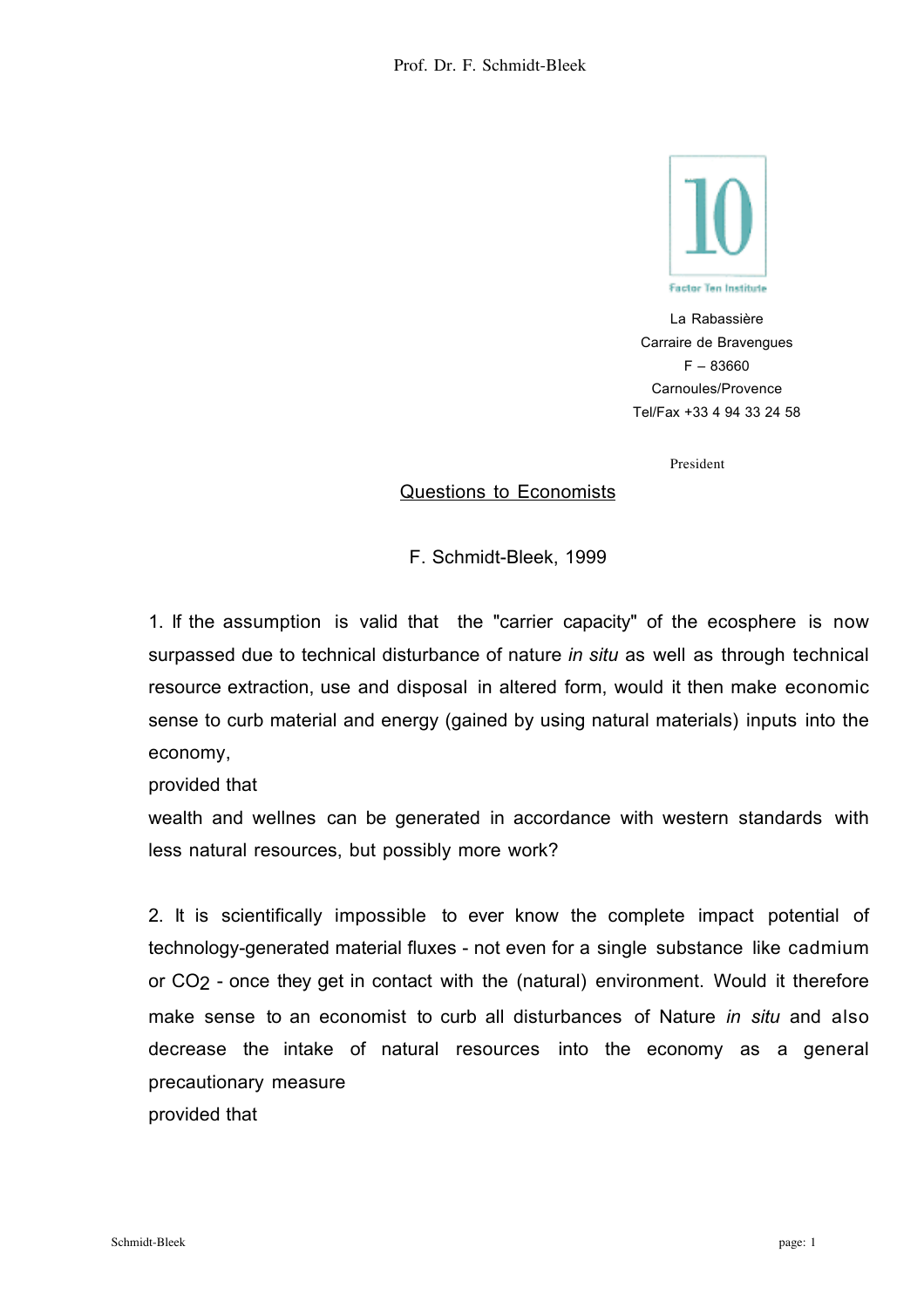## **FACTOR 10 INSTITUTE Carnoules/Provence Prof. Dr. F. Schmidt-Bleek D R A F T**

wealth and wellnes to western standards can be provided with less natural resources?

3. Are there principal objections from an economic point of view to finance governments with a different mix of taxation than is the case in EU Member states today?

If yes, what are the three most important reasons for leaving things the way they are? If no, what is a conceivable other mix of revenues and what would be the expected barriers against their introduction?

How could these barriers be overcome?

4. Why is taxing labour the preferred revenue collecting method in the EU today from an economic point of view?

5. From a market economy point of view, what would be a defensible approximate size of total subsidies, measured in % of GDP, and in % of total public revenues, in an industrialized country (OECD Member state) ?

6. From an economic point of view, what are principal reasons for the well documented shyness of EU businesses (SME's) to engage pro-actively in the application of innovations (process and products), and what could be remedial actions to improve the situation?

7. If one accepts the notion that national governments are exercising less and less control over investments and money transfers accross national boundaries (while no increase in international control is being installed), what are the four most likely long term consequences - from an economic point of view - with respect to the wealth and wellness of the people within the jurisdiction of national governments?

8. If the observation is valid that traditional growth in terms of GDP no longer produces a commensurate increase in wealth of people in industrialized countries,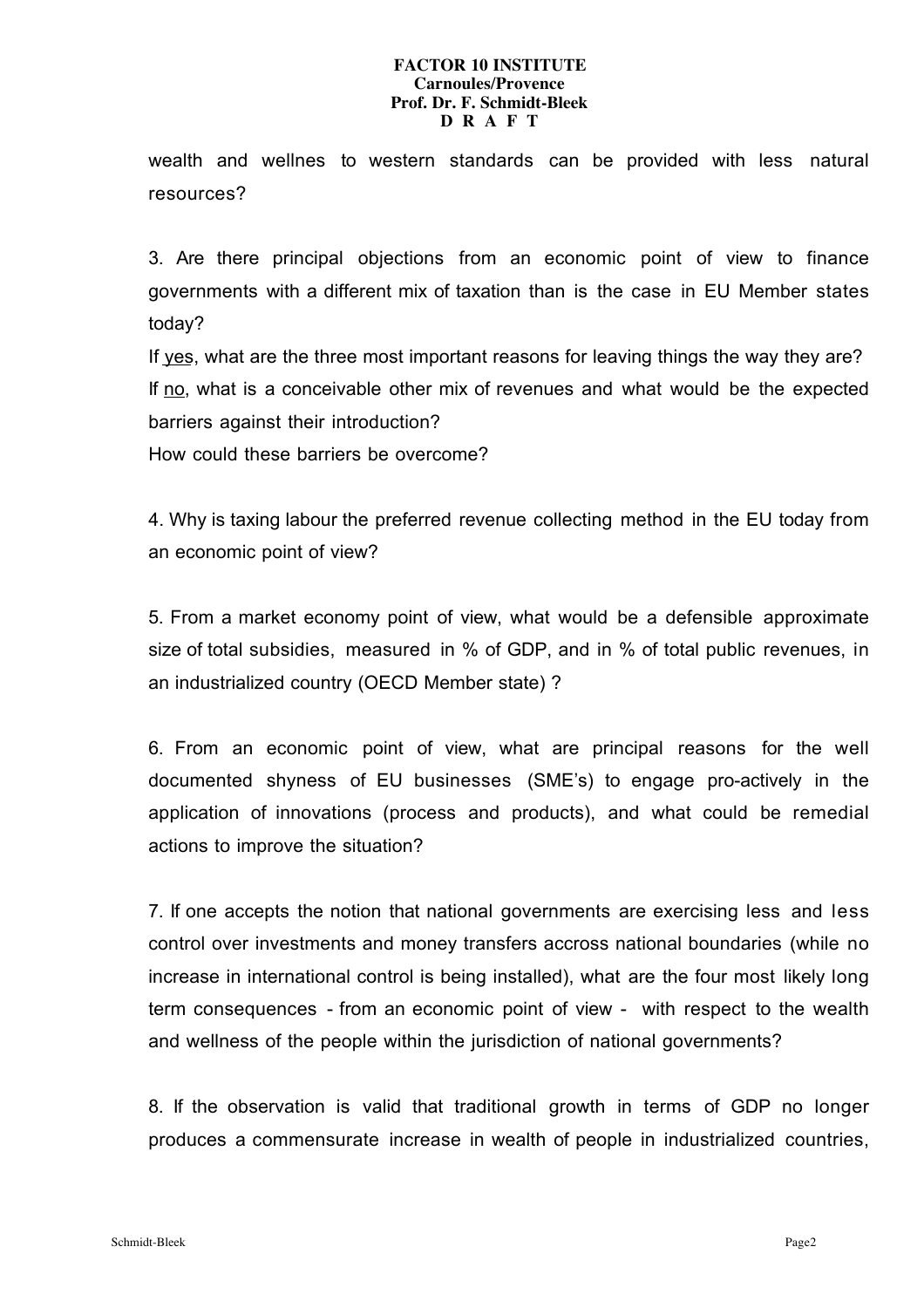what are the three most important measures to be taken to bring them in into balance again - while not increasing the overall stress on the environment - from a market economy point of view?

9. If the observation is valid that human labour has been increasingly replaced by more and more intelligent machines, then it follows that un-employment has been subsidized by increasing inputs of natural resources and thus paid for by mounting ecological problems. What could be economically sensible solutions to this problem?

10. If the observation is valid that more and more income is accumulating among fewer and fewer people worldwide, what are the possible long term consequences of this trend from an economic point of view, and what are reasonable strategies to solve potential problems if there are any?

11. If the assumption is valid that some 20 % of the world population living in developing countries today will no longer be capable to generate sufficient food and shelter under acceptable living conditions due to growing environmental degradation (e.g. climatic changes, and non-availability of drinking water) within the next 25 years, what are realistic least cost economic scenarios for their avoidance?

12. From an economic point of view, what are the three most important reasons - in what order - that lead common people in the EU to make their purchasing choices, and how could one capitalize on them in order to bring end-users to favour dematerialized goods?

13. It is well documened that the trust/faith in politicians, governments, and business is declining among people in the EU. What are the three most prominent reasons for this development from an economic point of view?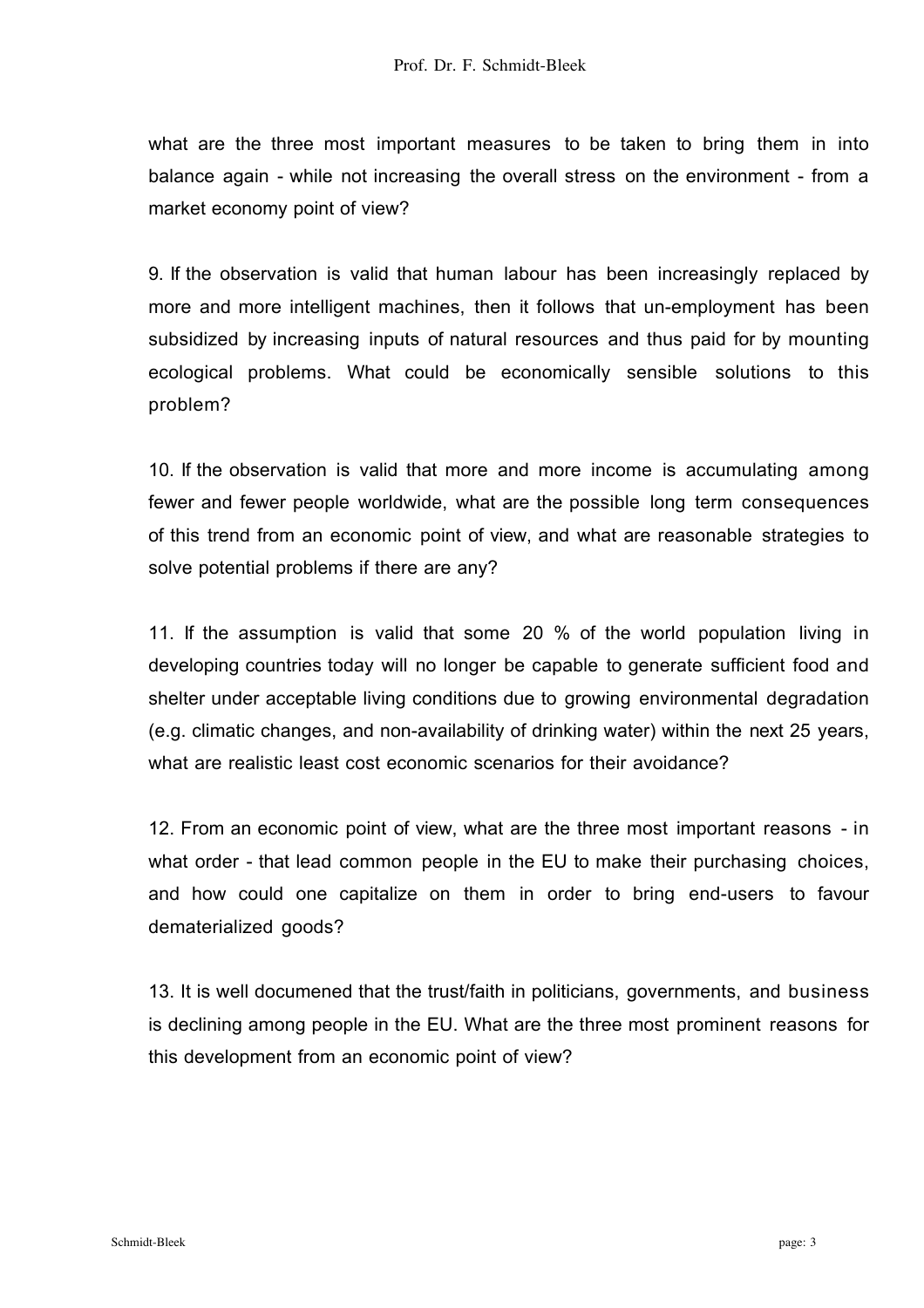## **FACTOR 10 INSTITUTE Carnoules/Provence Prof. Dr. F. Schmidt-Bleek D R A F T**

14. GDP cannot measure the wealth of people and the extent of the ecological instability. What is a (what are) more realistic measure for human wealfare and wellness from an economic point of view under the following conditions:

• 1. It should be simple, yet reflecting essential human benefits.

• 2. It should be culturally and scientifically sensible, albeit not necessarily complete from a scientific point of view;

• 3. It should reflect the ecological stress generated by the living conditions of the people;

• 4. The selected characteristics should be straightforwardly measurable or calculable, irrespective of geographic locations;

• 5. Obtaining results with such a measure should be cost-effective and timely;

• 6. It should always yield directionally safe answers;

• 7. It should allow the introduction of transparent socio-eco-economic improvement strategies;

• 8. It should have a bridge to economic models;

• 9. It should be politically and socially acceptable and applicable on all levels: locally, regionally and globally.

15. May one assume - from an economic point of view - that the EU countries would be economically sustainable in the long term if no ecological problems existed and no social upheavels were to be expected? If the answer is yes, what are major reasons for this believe? If the answer is no, what are reasons and possible remedial actions?

16. For what reasons is economic growth necessary?

Note: It is well documented that economic growth as constituted today in material terms cannot be expanded to 6 or 7 billion people because in this case at least two additional planets earth would need be available. In addition, the use of natural material resources – including fossil energy carriers – for creating material wealth is